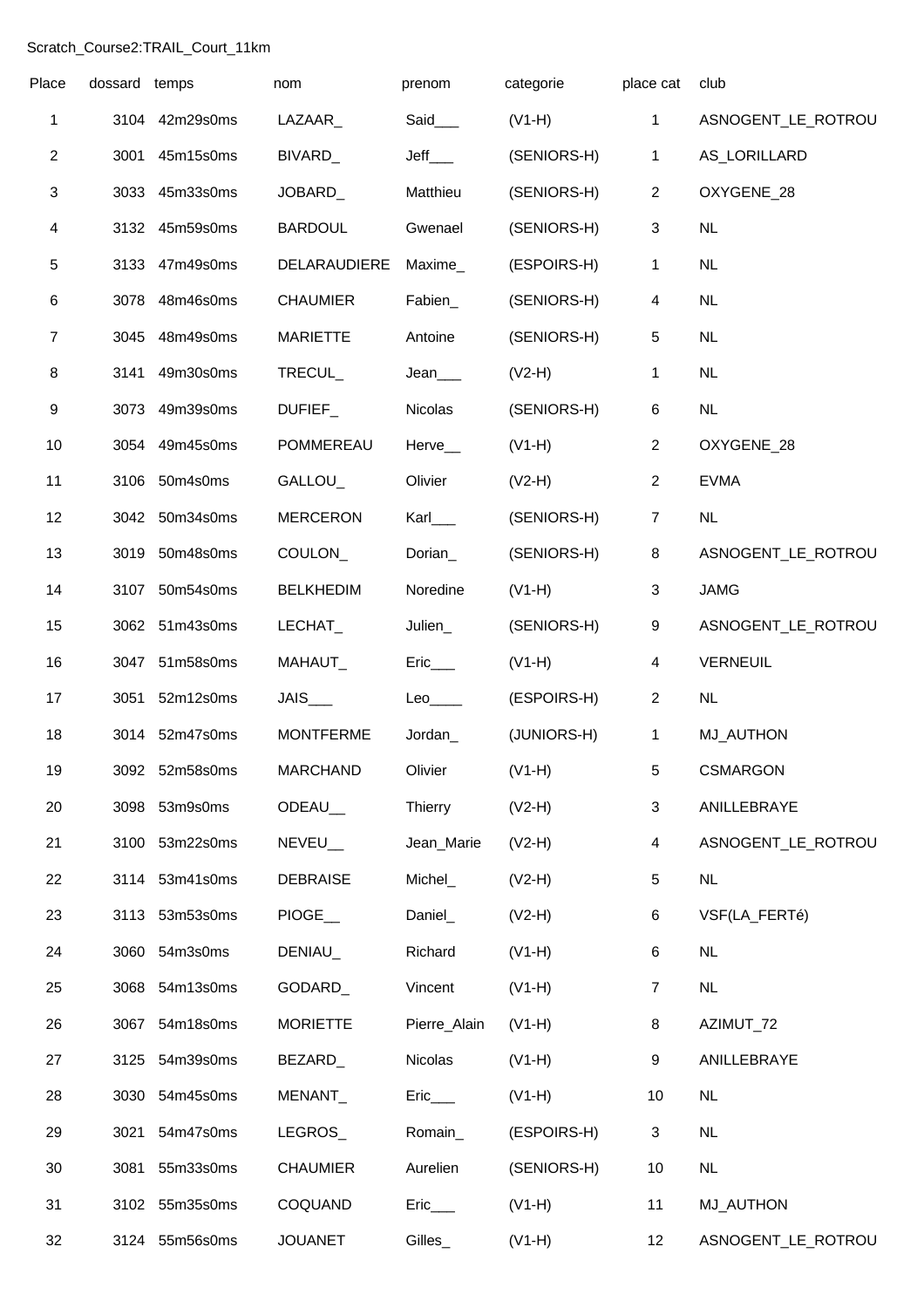| 33 |      | 3050 56m18s0ms  | <b>MEUNIER</b>      | $Loic$ <sub>____</sub> | (SENIORS-H) | 11              | <b>NL</b>          |
|----|------|-----------------|---------------------|------------------------|-------------|-----------------|--------------------|
| 34 |      | 3152 56m39s0ms  | ROSIAN_             | $N$ oel $\_\_$         | (SENIORS-H) | 12              | <b>NL</b>          |
| 35 |      | 3093 57m10s0ms  | <b>VENOT</b>        | Celine_                | (SENIORS-F) | $\mathbf{1}$    | <b>OCCBA</b>       |
| 36 |      | 3076 57m41s0ms  | <b>ROBERTON</b>     | $Joel$ <sub>____</sub> | $(V2-H)$    | $\overline{7}$  | ANILLEBRAYE        |
| 37 |      | 3120 57m43s0ms  | <b>CARRE</b>        | Charlotte              | (SENIORS-F) | $\overline{2}$  | VSF(LA_FERTé)      |
| 38 |      | 3048 58m14s0ms  | <b>DOUSSET</b>      | Christophe             | $(V1-H)$    | 13              | VSF(LA_FERTé)      |
| 39 |      | 3130 58m40s0ms  | <b>TACHEAU</b>      | Emmanuel               | (SENIORS-H) | 13              | <b>NL</b>          |
| 40 |      | 3140 58m42s0ms  | HONIN               | Marie__                | (SENIORS-F) | $\mathbf{3}$    | NL                 |
| 41 |      | 3099 58m44s0ms  | DURAND_             | Patricia               | $(V2-F)$    | $\mathbf{1}$    | ANILLEBRAYE        |
| 42 |      | 3146 58m52s0ms  | <b>BOUCHER</b>      | nicolas                | (SENIORS-H) | 14              | <b>NL</b>          |
| 43 | 3138 | 58m56s0ms       | DOTEAU_             | Xavier_                | (SENIORS-H) | 15              | NL                 |
| 44 |      | 3119 58m59s0ms  | PICHEREAU           | Andre_                 | $(V3-H)$    | $\mathbf{1}$    | US_Belhomert       |
| 45 |      | 3063 59m1s0ms   | LECHAT_             | Didier_                | $(V3-H)$    | $\overline{2}$  | <b>NL</b>          |
| 46 |      | 3148 59m5s0ms   | <b>HAUTREUX</b>     | Mickael                | $(V1-H)$    | 14              | <b>MJ_AUTHON</b>   |
| 47 |      | 3043 59m21s0ms  | CALLY_              | Christophe             | (SENIORS-H) | 16              | <b>NL</b>          |
| 48 |      | 3134 59m29s0ms  | DELARAUDIERE Laure_ |                        | $(V2-F)$    | $\overline{2}$  | NL                 |
| 49 |      | 3135 59m32s0ms  | LIMOU               | Patrice                | $(V3-H)$    | 3               | ASNOGENT_LE_ROTROU |
| 50 |      | 3128 1h0m6s0ms  | SERVODOSANT( David_ |                        | $(V1-H)$    | 15              | <b>NL</b>          |
| 51 |      | 3057 1h0m15s0ms | LACRIQUE            | Lionel_                | $(V1-H)$    | 16              | NL                 |
| 52 |      | 3150 1h0m55s0ms | $DUBU$ ___          | Olivier                | (SENIORS-H) | 17 <sub>2</sub> | <b>NL</b>          |
| 53 | 3025 | 1h1m0s0ms       | BODIN_              | Sylvain                | $(V2-H)$    | 8               | <b>CSMARGON</b>    |
| 54 |      | 3123 1h1m4s0ms  | <b>DEFRENE</b>      | Laurent                | $(V2-H)$    | 9               | NL                 |
| 55 | 3044 | 1h1m10s0ms      | <b>GUILLEMAND</b>   | Christophe             | $(V2-H)$    | 10              | <b>VERNEUIL</b>    |
| 56 | 3041 | 1h1m12s0ms      | JOLY__              | Jimmy_                 | $(V1-H)$    | 17              | JC_DUNOIS          |
| 57 | 3017 | 1h1m13s0ms      | <b>LONNEVILLE</b>   | Alexis_                | (SENIORS-H) | 18              | <b>NL</b>          |
| 58 |      | 3074 1h1m43s0ms | MARTIN_             | Florian                | (SENIORS-H) | 19              | <b>NL</b>          |
| 59 | 3117 | 1h1m48s0ms      | POHU__              | Julien_                | (SENIORS-H) | 20              | <b>OCCBA</b>       |
| 60 | 3055 | 1h2m9s0ms       | CHARON_             | Thibaut                | (SENIORS-H) | 21              | NL                 |
| 61 | 3116 | 1h2m13s0ms      | GOUIN_              | Stephane               | $(V1-H)$    | 18              | <b>OCCBA</b>       |
| 62 | 3103 | 1h2m18s0ms      | <b>TESSIER</b>      | Julien_                | (SENIORS-H) | 22              | <b>NL</b>          |
| 63 | 3059 | 1h2m25s0ms      | DENIAU_             | Romain_                | (SENIORS-H) | 23              | <b>NL</b>          |
| 64 | 3002 | 1h2m32s0ms      | THOMAS_             | Philippe               | $(V2-H)$    | 11              | <b>NL</b>          |
| 65 | 3127 | 1h2m40s0ms      | BRULE_              | Jean_Marc              | $(V2-H)$    | 12              | NL                 |
| 66 | 3049 | 1h2m47s0ms      | <b>CHAUMIER</b>     | Yves_Marie             | $(V2-H)$    | 13              | <b>MJ_AUTHON</b>   |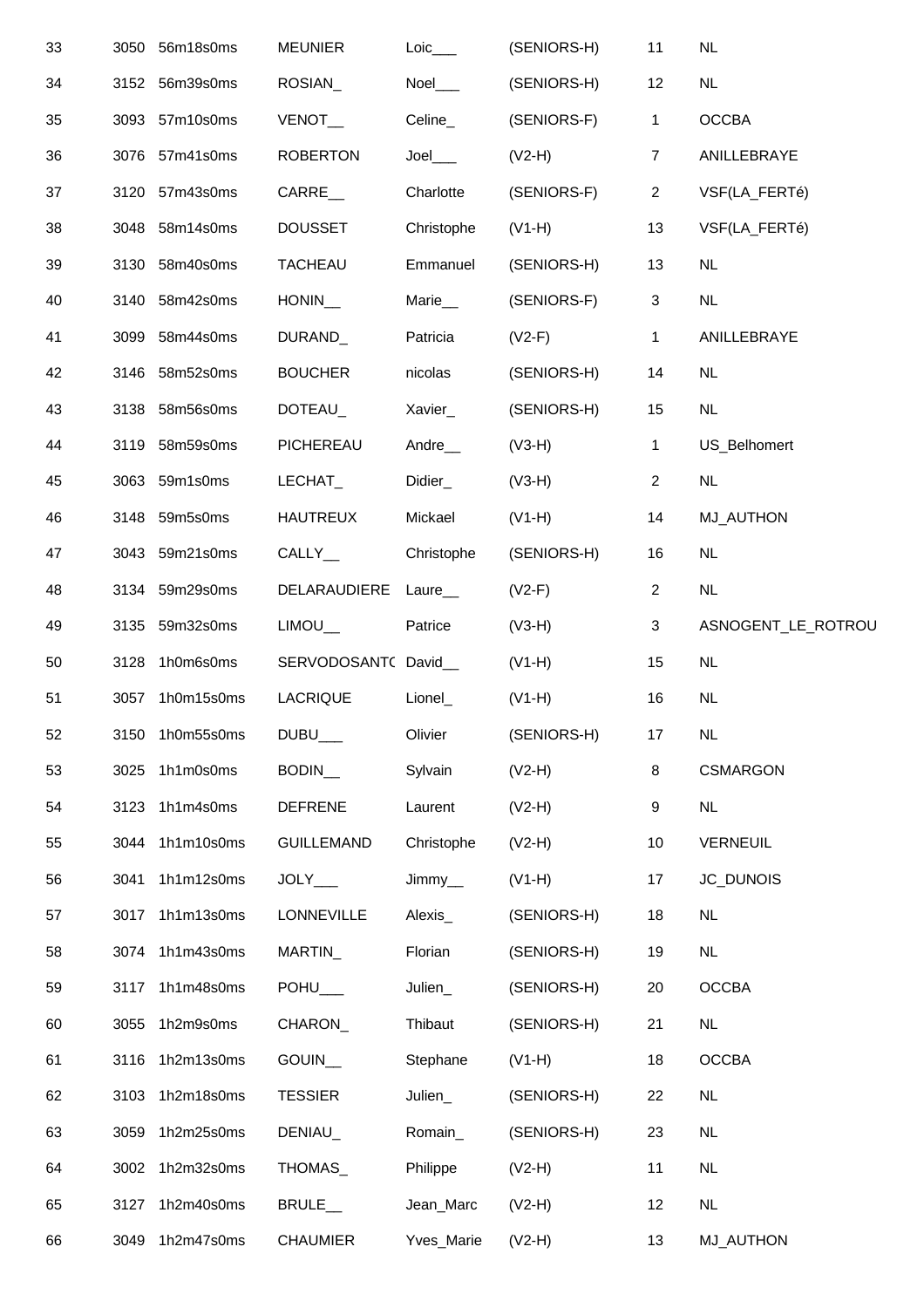| 67  | 3112 | 1h2m51s0ms      | LAURAIN           | Delphine               | $(V1-F)$    | 1                         | ASNOGENT_LE_ROTROU |  |
|-----|------|-----------------|-------------------|------------------------|-------------|---------------------------|--------------------|--|
| 68  | 3139 | 1h3m6s0ms       | <b>DELBOUCHT</b>  | Raphael                | $(V1-H)$    | 19                        | nl                 |  |
| 69  | 3008 | 1h3m27s0ms      | GUERIN_           | Richard                | $(V3-H)$    | 4                         | <b>MJ_AUTHON</b>   |  |
| 70  | 3007 | 1h3m36s0ms      | GIRARD_           | Christine              | $(V1-F)$    | $\overline{2}$            | <b>MJ_AUTHON</b>   |  |
| 71  | 3029 | 1h3m49s0ms      | DHUIT_            | Bruno_                 | $(V1-H)$    | 20                        | <b>MJ_AUTHON</b>   |  |
| 72  | 3036 | 1h3m53s0ms      | <b>TROUILLOT</b>  | Bernard                | $(V2-H)$    | 14                        | VSF(LA_FERTé)      |  |
| 73  | 3034 | 1h4m18s0ms      | <b>MENAGER</b>    | Johanna                | (SENIORS-F) | 4                         | <b>NL</b>          |  |
| 74  | 3118 | 1h4m21s0ms      | <b>CROSNIER</b>   | Fanny_                 | (SENIORS-F) | $\sqrt{5}$                | ANILLEBRAYE        |  |
| 75  | 3065 | 1h4m38s0ms      | BIAT__            | Jacques                | $(V2-H)$    | 15                        | <b>NL</b>          |  |
| 76  | 3058 | 1h4m43s0ms      | DENIAU_           | Philippe               | $(V2-H)$    | 16                        | <b>NL</b>          |  |
| 77  | 3085 | 1h4m52s0ms      | <b>GAUDARD</b>    | Patrice                | $(V3-H)$    | 5                         | <b>ACLAM</b>       |  |
| 78  | 3052 | 1h5m33s0ms      | <b>BERRIER</b>    | Aurelie                | (SENIORS-F) | 6                         | <b>NL</b>          |  |
| 79  | 3009 | 1h5m35s0ms      | <b>CHARPILLET</b> | Olivier                | $(V1-H)$    | 21                        | <b>NL</b>          |  |
| 80  | 3111 | 1h5m55s0ms      | <b>GEORGET</b>    | Daniel_                | $(V3-H)$    | 6                         | JC_DUNOIS          |  |
| 81  | 3077 | 1h6m0s0ms       | <b>BEAUFILS</b>   | Caroline               | $(V1-F)$    | $\sqrt{3}$                | ANILLEBRAYE        |  |
| 82  | 3151 | 1h6m30s0ms      | BEQUET_           | Christiophe            | $(V1-H)$    | 22                        | <b>NL</b>          |  |
| 83  | 3004 | 1h6m35s0ms      | LAURENT           | Julien_                | (SENIORS-H) | 24                        | <b>NL</b>          |  |
| 84  | 3027 | 1h6m37s0ms      | GUERET_           | Florence               | $(V1-F)$    | 4                         | ASNOGENT_LE_ROTROU |  |
| 85  | 3028 | 1h6m39s0ms      | <b>PENVERN</b>    | $Eric$ <sub>____</sub> | $(V1-H)$    | 23                        | ASNOGENT_LE_ROTROU |  |
| 86  |      | 3109 1h6m54s0ms | <b>VILLETTE</b>   | Gerard_                | $(V3-H)$    | $\overline{7}$            | NL                 |  |
| 87  | 3080 | 1h6m55s0ms      | <b>DOLEANS</b>    | Walter_                | $(V1-H)$    | 24                        | ASNOGENT_LE_ROTROU |  |
| 88  | 3097 | 1h7m1s0ms       | MAUTE_            | Michel_                | $(V3-H)$    | 8                         | EC_CHANGEENNE      |  |
| 89  | 3020 | 1h7m3s0ms       | LHOTE_            | Francois               | $(V1-H)$    | 25                        | MJ_AUTHON          |  |
| 90  | 3096 | 1h7m5s0ms       | BIZOT_            | Francois               | $(V2-H)$    | 17                        | US_Belhomert       |  |
| 91  | 3053 | 1h7m7s0ms       | <b>DORDOIGNE</b>  | Jean_Louis             | $(V3-H)$    | 9                         | US_Belhomert       |  |
| 92  | 3126 | 1h7m34s0ms      | CHESNEAU          | Dominique              | $(V2-H)$    | 18                        | <b>NL</b>          |  |
| 93  | 3101 | 1h7m46s0ms      | COQUAND           | Sylvie_                | $(V1-F)$    | 5                         | <b>MJ_AUTHON</b>   |  |
| 94  | 3046 | 1h7m50s0ms      | CANU__            | Catherine              | $(V2-F)$    | $\ensuremath{\mathsf{3}}$ | <b>VERNEUIL</b>    |  |
| 95  | 3087 | 1h7m54s0ms      | ARGNEY_           | $Jeff$ <sub>____</sub> | $(V2-H)$    | 19                        | NL                 |  |
| 96  | 3035 | 1h7m58s0ms      | <b>TROUILLOT</b>  | Marie_Helene           | $(V2-F)$    | 4                         | VSF(LA_FERTé)      |  |
| 97  | 3136 | 1h8m0s0ms       | <b>FLECHARD</b>   | Bruno_                 | $(V2-H)$    | 20                        | NL                 |  |
| 98  | 3079 | 1h8m10s0ms      | <b>DOLEANS</b>    | Emilie_                | (SENIORS-F) | $\overline{7}$            | ASNOGENT_LE_ROTROU |  |
| 99  | 3075 | 1h8m17s0ms      | <b>NICOLAS</b>    | Stephanie              | (SENIORS-F) | 8                         | ASNOGENT_LE_ROTROU |  |
| 100 | 3142 | 1h8m27s0ms      | LEROUX_           | Aude <sub>____</sub>   | $(V1-F)$    | 6                         | VSF(LA_FERTé)      |  |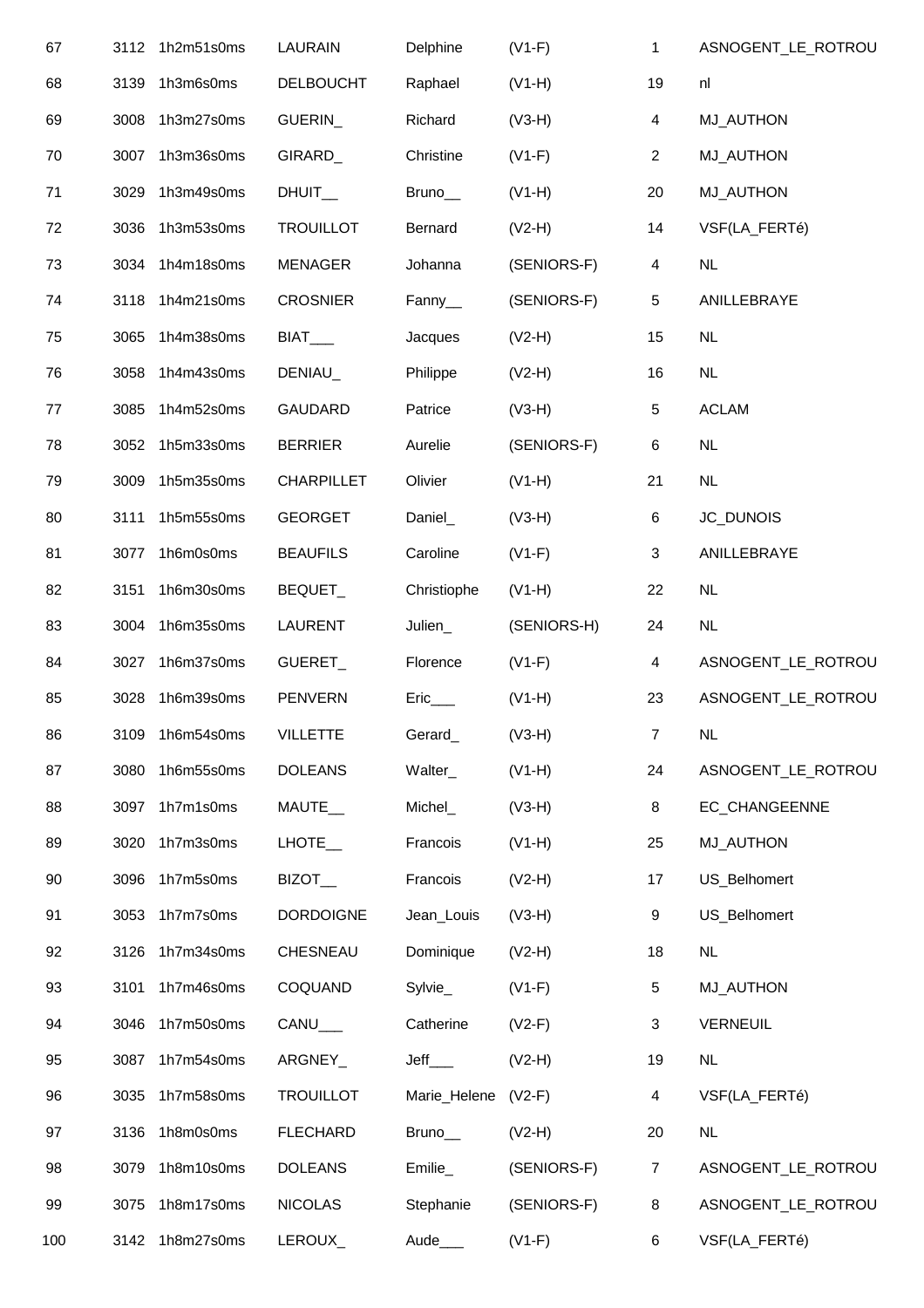| 101 | 3016 | 1h9m2s0ms       | <b>SANCHEZ</b>   | Miguel_               | $(V2-H)$    | 21               | LE_MANS_A72        |  |
|-----|------|-----------------|------------------|-----------------------|-------------|------------------|--------------------|--|
| 102 | 3143 | 1h9m4s0ms       | DUGUY_           | Annelise              | (SENIORS-F) | $\boldsymbol{9}$ | AC_CLOYES          |  |
| 103 | 3072 | 1h9m11s0ms      | DUFIEF_          | Cynthia               | (SENIORS-F) | 10               | <b>NL</b>          |  |
| 104 | 3088 | 1h9m21s0ms      | LAVALETTE        | Bruno_                | $(V1-H)$    | 26               | AC_CLOYES          |  |
| 105 | 3091 | 1h9m23s0ms      | <b>RICHEUX</b>   | Laetitia              | $(V1-F)$    | $\overline{7}$   | ASNOGENT_LE_ROTROU |  |
| 106 | 3089 | 1h9m28s0ms      | <b>PERTHUIS</b>  | Emmanuelle            | $(V1-F)$    | 8                | JC_DUNOIS          |  |
| 107 | 3024 | 1h9m30s0ms      | JAMOIS_          | Solene                | (SENIORS-F) | 11               | <b>NL</b>          |  |
| 108 | 3083 | 1h9m34s0ms      | <b>BOURBIAUX</b> | Aline_                | (SENIORS-F) | 12               | <b>NL</b>          |  |
| 109 | 3131 | 1h9m36s0ms      | <b>BRUNEAU</b>   | Jean_Noel             | $(V3-H)$    | 10               | <b>NL</b>          |  |
| 110 | 3040 | 1h9m38s0ms      | DAVID_           | Sylvie_               | $(V1-F)$    | $\boldsymbol{9}$ | NL                 |  |
| 111 | 3061 | 1h9m42s0ms      | TROLLE_          | NOIRA_                | $(V1-F)$    | 10               | ASNOGENT_LE_ROTROU |  |
| 112 | 3010 | 1h9m45s0ms      | PART___          | Laurent               | $(V1-H)$    | 27               | <b>NL</b>          |  |
| 113 | 3105 | 1h10m28s0ms     | <b>HEULINE</b>   | Hugo___               | $(V1-H)$    | 28               | <b>ESPAD</b>       |  |
| 114 | 3056 | 1h10m30s0ms     | FLEURY_          | $Joel$ <sub>___</sub> | $(V2-H)$    | 22               | US_Belhomert       |  |
| 115 | 3064 | 1h10m37s0ms     | <b>LHOSTIS</b>   | $Gi$ <sub>___</sub>   | $(V3-H)$    | 11               | PLEUDANIEL         |  |
| 116 | 3110 | 1h10m39s0ms     | DAREAU_          | Nathalie              | $(V1-F)$    | 11               | ASNOGENT_LE_ROTROU |  |
| 117 | 3003 | 1h10m42s0ms     | <b>LAURENT</b>   | Bruno_                | $(V2-H)$    | 23               | <b>NL</b>          |  |
| 118 | 3039 | 1h11m4s0ms      | BIGOT_           | Karine                | $(V1-F)$    | 12               | US_ST_MARS         |  |
| 119 | 3015 | 1h11m6s0ms      | DURAND           | Karine_               | $(V1-F)$    | 13               | MJ_AUTHON          |  |
| 120 |      | 3082 1h11m8s0ms | LEGUAY_          | Valerie               | $(V1-F)$    | 14               | ASNOGENT_LE_ROTROU |  |
| 121 | 3090 | 1h12m27s0ms     | BABIN_           | Alexandre             | $(V1-H)$    | 29               | VSF(LA_FERTé)      |  |
| 122 | 3094 | 1h13m21s0ms     | HANOT_           | Marie_Francoi (V2-F)  |             | 5                | <b>NL</b>          |  |
| 123 | 3147 | 1h13m29s0ms     | <b>ALCOVER</b>   | Francois              | $(V2-H)$    | 24               | NL                 |  |
| 124 | 3145 | 1h13m36s0ms     | <b>BASCH</b>     | Alain_                | $(V2-H)$    | 25               | nl                 |  |
| 125 | 3032 | 1h14m10s0ms     | <b>GOUBAUX</b>   | <b>Brigitte</b>       | $(V1-F)$    | 15               | <b>NL</b>          |  |
| 126 | 3037 | 1h14m23s0ms     | BERT___          | Emmanuel              | $(V1-H)$    | 30               | <b>NL</b>          |  |
| 127 | 3013 | 1h15m5s0ms      | <b>SZESTAK</b>   | Nicolas               | $(V1-H)$    | 31               | NL                 |  |
| 128 | 3011 | 1h15m7s0ms      | <b>BADONNEL</b>  | Julien_               | (SENIORS-H) | 25               | NL                 |  |
| 129 | 3137 | 1h15m10s0ms     | <b>BEAUCHET</b>  | Virginie              | (SENIORS-F) | 13               | nl                 |  |
| 130 | 3026 | 1h15m13s0ms     | BODIN_           | Sophie_               | $(V1-F)$    | 16               | <b>CSMARGON</b>    |  |
| 131 | 3115 | 1h15m52s0ms     | MENANT_          | Gisele_               | $(V3-F)$    | 1                | <b>NL</b>          |  |
| 132 | 3069 | 1h16m38s0ms     | GODARD_          | Virginie              | $(V1-H)$    | 32               | <b>NL</b>          |  |
| 133 | 3086 | 1h17m20s0ms     | DEBOOS_          | $Cat$ <sub>____</sub> | $(V2-F)$    | 6                | <b>NL</b>          |  |
| 134 | 3012 | 1h17m56s0ms     | GOULET_          | Damien_               | $(V1-H)$    | 33               | <b>NL</b>          |  |